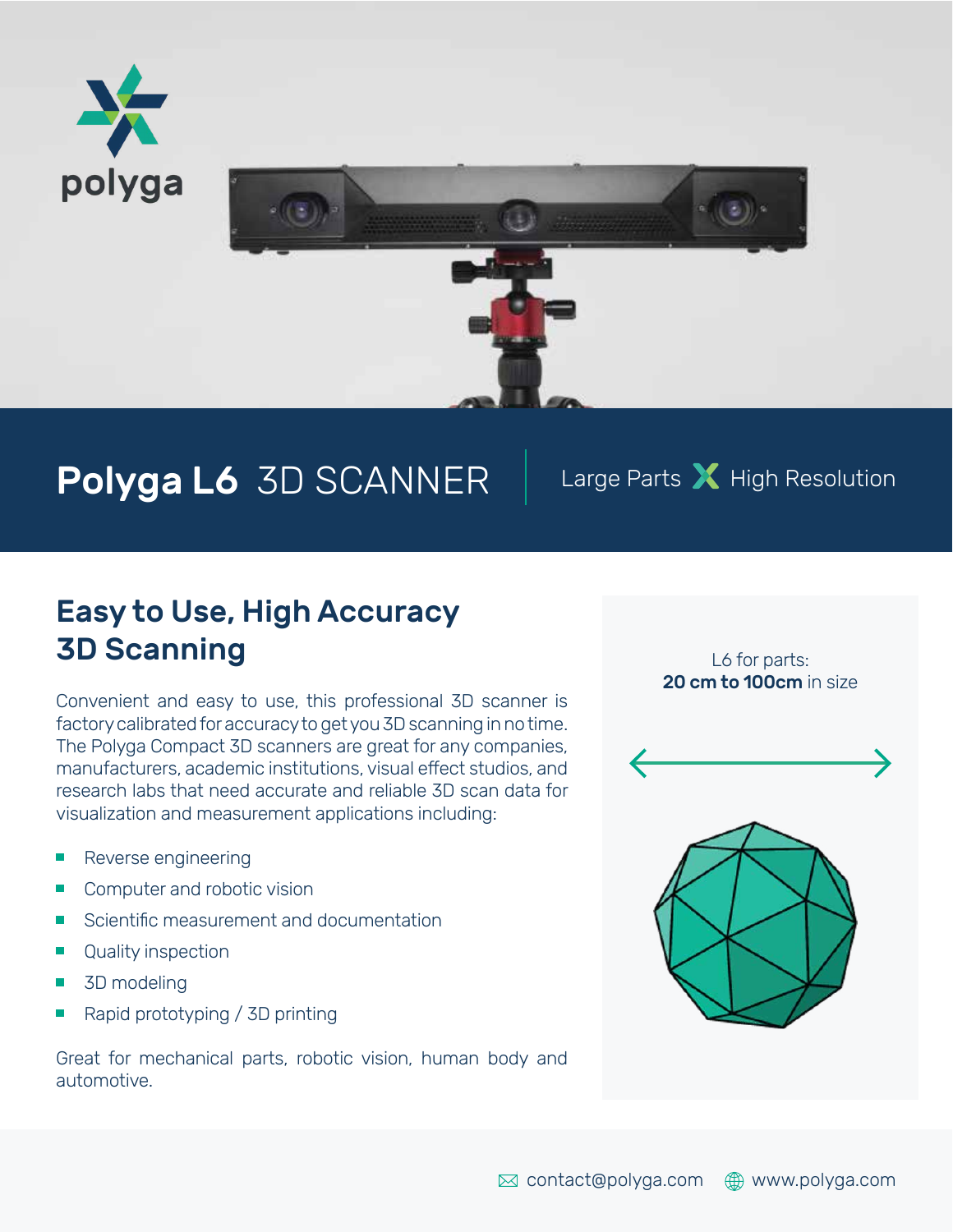

# **Specifications**

| <b>Cameras:</b>        | 2 x 3 megapixel mono or color |
|------------------------|-------------------------------|
| <b>Accuracy:</b>       | 80 microns                    |
| <b>Average Points:</b> | 3 Million                     |
| <b>Scan Speed:</b>     | 1200 ms                       |
|                        |                               |
| Size:                  | 400mm x 129mm x 55mm          |